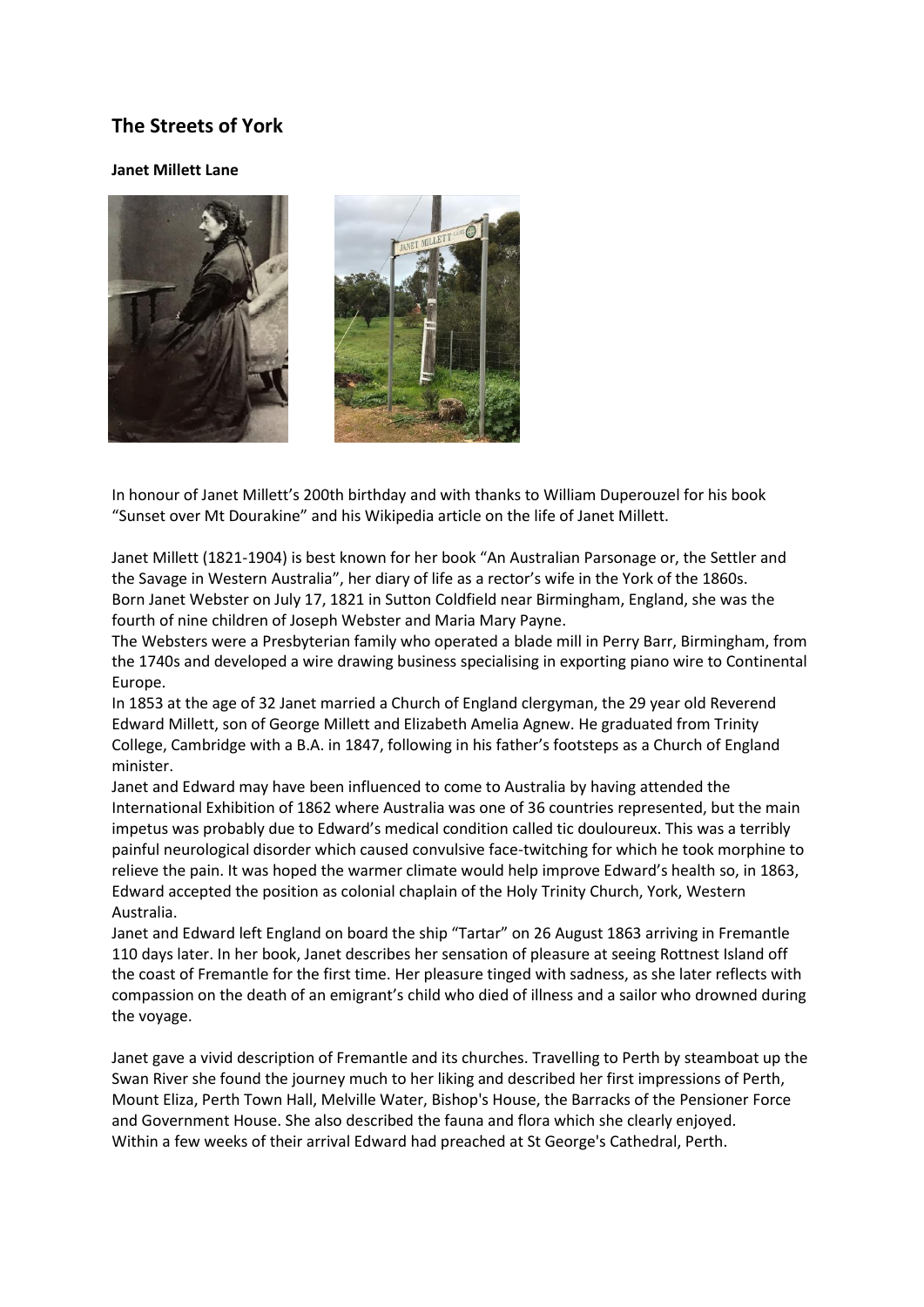Having accustomed themselves to life in the new Swan River Colony in Fremantle and Perth the couple travelled to York to their new residence. Edward set out from Perth before Janet, who followed afterwards with one horse and a maidservant in a hired dogcart, a light horse-drawn vehicle, driven by a convict. During the sixty-mile journey through some inhospitable countryside she had friendly encounters with convicts and hounds. She also observed a large variety of wild flowers, red-gum trees, eucalyptus trees and shrubs, stopping at Cut Hill where she had her first view of the ridge of Mount Brown, beneath which was the parsonage.

Janet settled into her new life in York, which she called Barladong, and became very well known throughout the district. In her book she describes the determination of free settlers and convicts to do well for themselves relating a fascinating story about a French convict who later bought land and "did very well". She was captivated by the Noongar people and describes how they reacted to the new arrivals from Europe, telling stories that reflect her compassionate nature. On one occasion she was summoned to see a sick Aboriginal friend, Kitty, who was gravely ill. Kitty, with much difficulty pronounced the words, "Will you take my little girl?". "Take Binnahan - make good". Within a few days Kitty passed away and Binnahan came to live with Janet and Edward. The couple were also welcoming to the Aboriginal man Khourabene who became a loyal friend, evident by Janet's frequent warm references to him in her book. She was keen to learn the Aboriginal vocabulary and discovered from Khourabene that the word 'me-ul' signified 'an eye'.

Janet and Edward also enjoyed the companionship of some pet animals, amongst them a kangaroo named 'Jacky';and a possum, or koomal as Noongar people called them, called Possie. Janet recalls the occasion when her husband's strange pet 'Timothy', a Mountain Devil, went missing. Much to the delight of Edward, young 'Timothy' was found by a boy and returned.

Edward visited convict hiring depots and ticket-of-leave men as part of his role as pastor and participated in local community events as evident by a lecture he gave after a tea-meeting in the Mechanics' Hall.

Janet was deeply troubled after years of hostility and innuendoes towards her husband from Walkinshaw Cowan, Resident Magistrate of York and Beverley, whose vilification started soon after the couple's arrival in York. The medication her husband was taking for his neuralgia sometimes resulted in unsteadiness and Cowan deduced from their first meeting that he was a heavy drinker, withholding stipends due to Edward for his visits to the York Convict Depot, convict road parties and ticket-of-leave men to tend to their welfare needs. He conducted a campaign against Edward with the intention of driving him from York, accusing him of "drunkenness, laziness, general moral delinquency and a diminished sense of responsibility".

Edward eventually wrote to the Colonial Secretary to request an official inquiry to clear his name. This followed in York in October 1866, comprising Bishop Hale, the Principal Medical Officer in Perth and Magistrate Edward Wilson Landor, who found in Edward's favour. Most parishioners supported and respected their minister and no evidence of neglect was found.

Edward's health did not improve and he resigned as colonial chaplain in July 1868 to return to England.

Janet and Edward boarded "Bridgetown" at Fremantle bound for England on 11 January 1869. One special memory for Janet to treasure was her favourite spot, which she called Mount Douraking, where she enjoyed taking a party of children into the bush to gather the wild flowers called everlastings.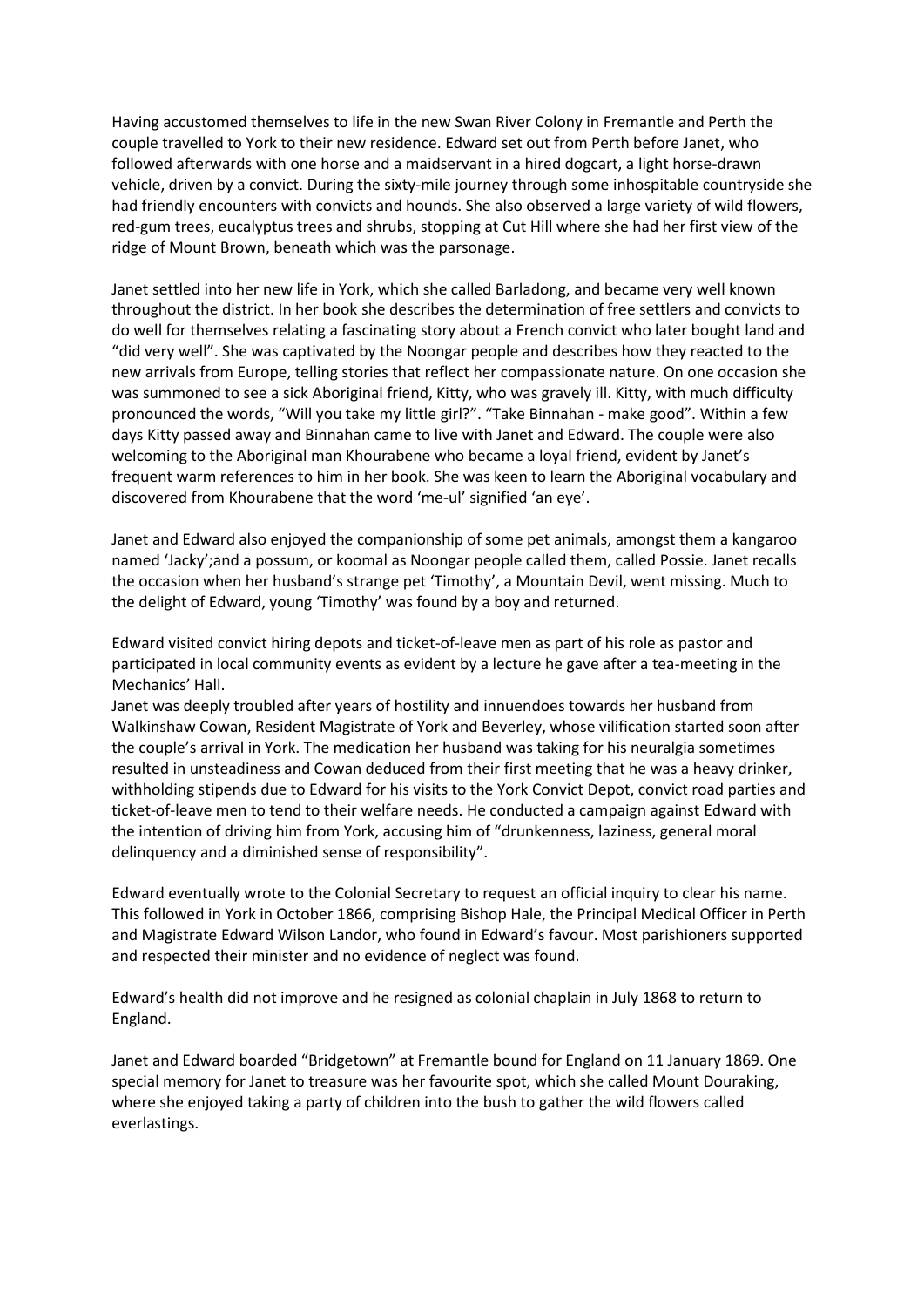After their return to Britain Janet used her journals, diaries and notes of her time in York to write her book, advance copies of which were available in selected bookshops as early as December 1871. Glowing book reviews were printed in newspapers and magazines throughout the United Kingdom and Australia during 1872. Reviews were consistent in their praise for Janet's vivid description of her life experiences in York.

Janet also wrote two articles at the invitation of the editor of a London missionary magazine called "The Net Cast in Many Waters; Sketches from The Life of Missionaries." Both articles ended with an appeal to readers to send assistance to the editor, to help support the new Aboriginal Institute in Perth.

Janet's first article "West Australian Natives", describes the relationship Janet and Edward had with the local Noongar people and her impressions of their way of life. This article concludes with reference to the work of the recently established Mission School for Aboriginal children within the Bishop's See, Perth. Her friend, Miss Shepherd, the late mistress of the Girls' School in York was entrusted with the role of matron and superintendent of this new Mission School. In Janet's second article, "School Life in West Australia", printed in The Net in October 1873, She writes on behalf of Miss Shepherd about everyday life at the Mission School.

"An Australian Parsonage" is of cultural and historical importance for researching the early history of Western Australia. In England, it was of particular value as a guide to those seeking to emigrate to Western Australia as Janet describes a vast range of topics from settlers and convicts to animals and plants. The book is of special importance to the community of York as she reminisced about the people of the town and her everyday experiences in the 1860s.

Janet Millett died on 6 October 1904, aged 83, and was buried in the churchyard of Church of St Andrew, Biggleswade. Her legacy is held in high esteem and in recognition of her contribution the Shire of York named a road after her, Janet Millett Lane, which runs between the Holy Trinity Church and the Croquet Club.

## **Birthday Celebrations**

In honour of Janet Millett's 200<sup>th</sup> birthday The York Society recently presented a series of readings from her book "An Australian Parsonage" to a group of fifty guests at the Holy Trinity Church where her husband Edward had preached. Costumed readers shared passages relating to her arrival by ship off Gages Roads, her journey via dog cart along the old York Road, her first views of Holy Trinity, associations with Noongar friends and convicts and her husband Edward's trials and tribulations due to his medical condition. After the readings guests walked, as Janet would have, to the Rectory where afternoon tea was enjoyed on the verandah.